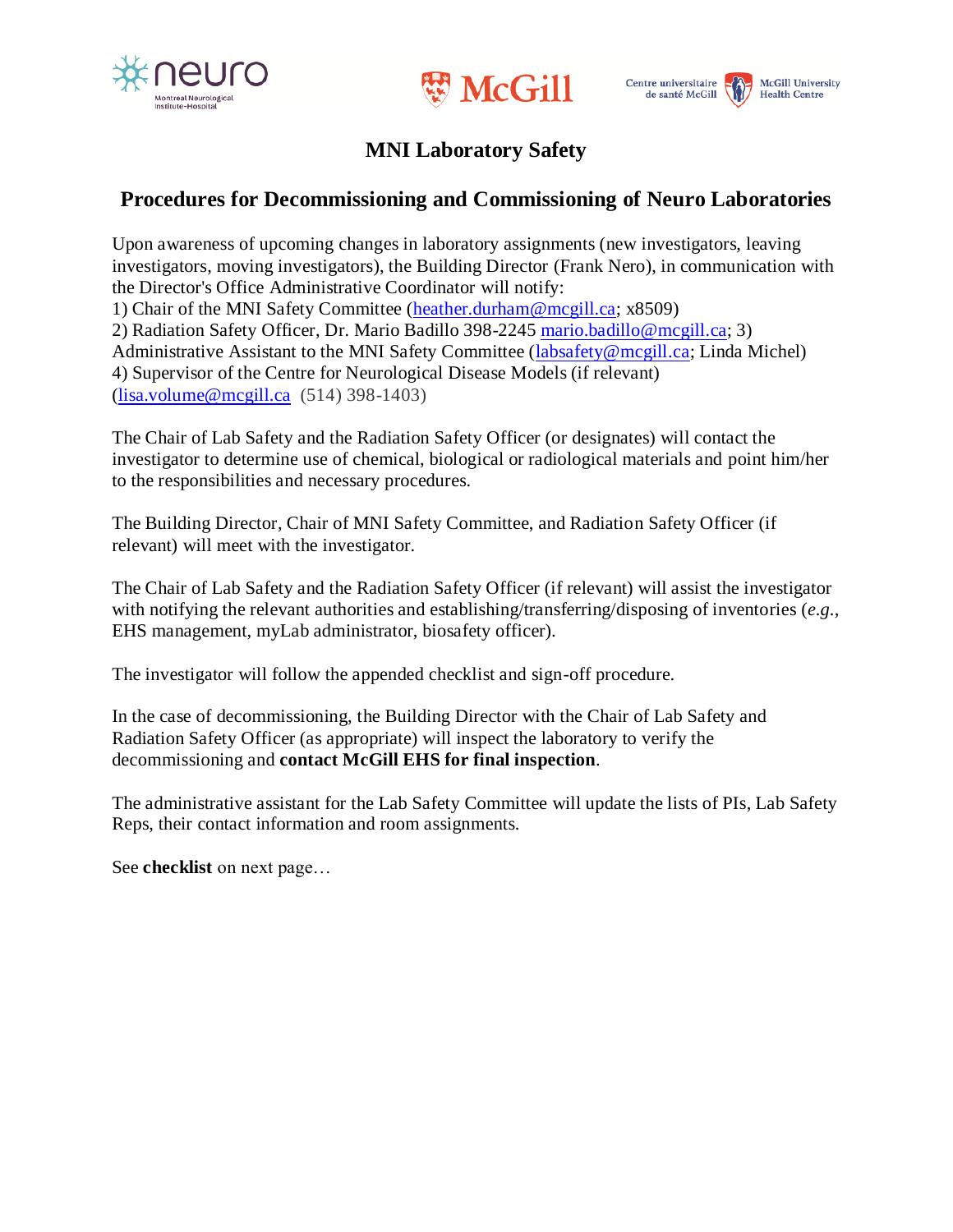







**Laboratory Decommissioning and Commissioning Checklists**

(adapted from McGill EHS form: [Microsoft Word -](https://www.mcgill.ca/ehs/files/ehs/EHS-FORM-085_v.1.0_LabDecommissioningChecklist.pdf) EHS-FORM-

[085\\_v.1.0\\_LabDecommissioningChecklist.doc \(mcgill.ca\)](https://www.mcgill.ca/ehs/files/ehs/EHS-FORM-085_v.1.0_LabDecommissioningChecklist.pdf)

# **A. Decommissioning**

### **Radiation Decommissioning**

- Communicate with the Radiation Safety Officer (RSO) Dr. Mario Badillo 398-2245 [mario.badillo@mcgill.ca](mailto:mario.badillo@mcgill.ca) to ensure proper documentation and procedures.
	- Dispose of radioactive waste
	- Prepare nuclear substances for move
	- Perform normal wipe test, enter results in Log Book, and submit a copy of the results to RSO
	- Perform wipe tests on equipment or furniture used for or in proximity to radioactive materials, submit results to RSO
	- Remove labels, signs, internal permit & CNSC lab classification poster
	- Final survey by RSO
	- Contact RSO to change location on the Internal Permit

### **Biohazards**

- Dispose of or move biohazardous materials
- Decontaminate work surfaces and equipment (*e.g*. biological safety cabinet)
- Contact EHS Biosafety Officer, Christina Jarabek (christina.jarabek@mcgill.ca), to change location on certificate

### **Chemicals**

- Dispose of hazardous wastes
- Package and transport lab chemicals to new location TDG legislation applies if public roads involved
- Check for residues or emissions
- Fume hood for perchlorates if perchloric acid was used
- Drains and traps for garbage

# **Controlled Products**

Transfer SDS and inventory information

# **Equipment**

- Certificate [of decontamination for equipment](certificateofequipmentdecontamination-TEMPLATE.pdf) must be filled out whenever moving equipment (relocation, sending for repair, etc.)
- In case of disposal fill out the certificate of decontamination, then make an **[online](https://app.smartsheet.com/b/form/ad51b1ded5c048c9b5b8ec5633fefe1a)** request to move the equipment near room A12 at the Duff where McGill Waste Management will pick it up
- Advise EHS of transfers of biological safety cabinets, lasers, and radiation emitting devices (e.g. X‐ray machines)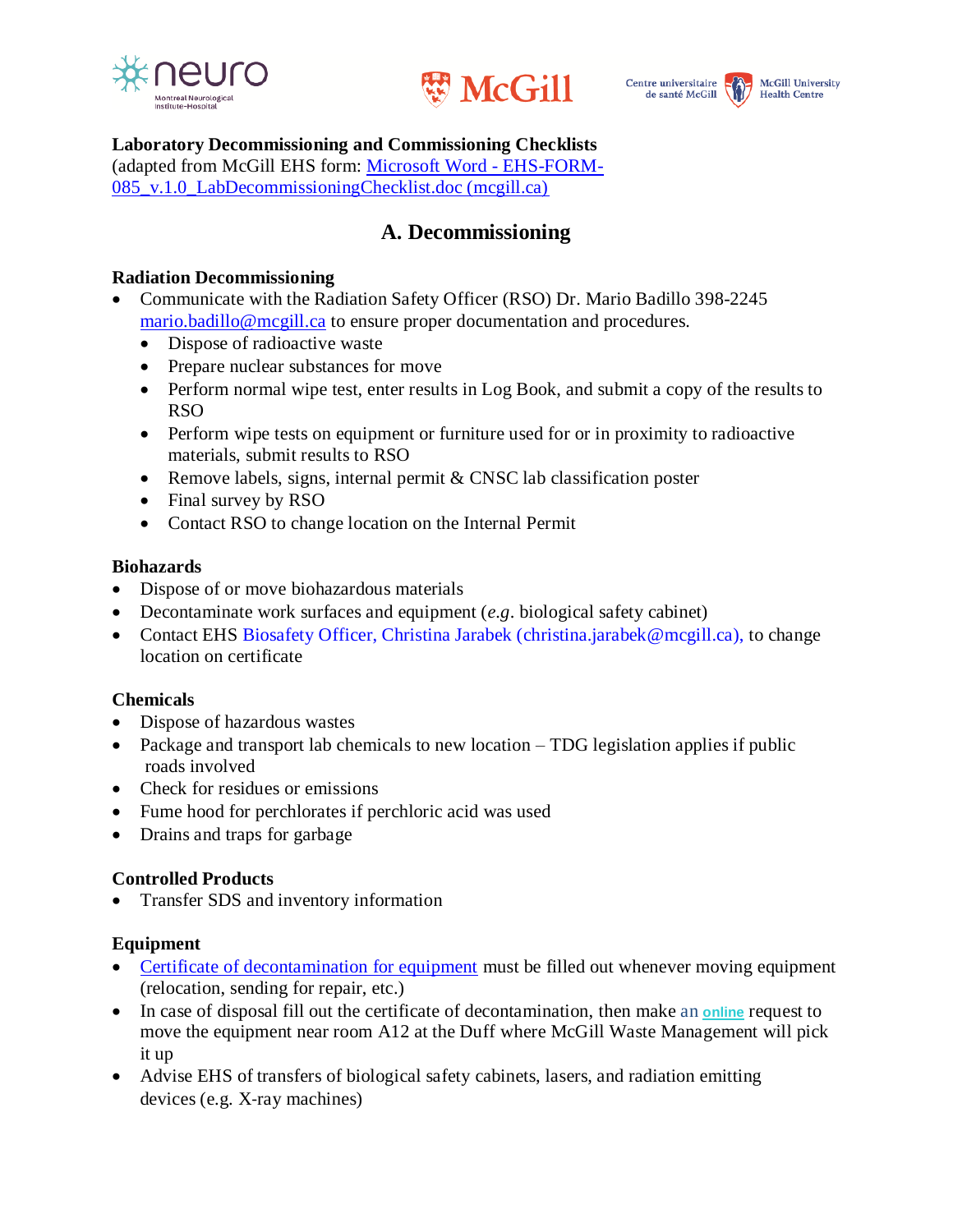





### **Other**

- Remove/dispose of/transfer to another investigator all unregulated products including research products, old bottles, etc.
- Any remaining general lab supplies such as glassware, etc. must be clean, organized and in good repair

### **Sign‐off**

- From PI attesting to the fact that they have left the lab in a safe state and to advise if they believe there may be any contamination to be addressed.
- Final inspection by EHS/consultant to verify there are no leftover hazardous materials or evidence of hazardous contamination
- Remove lab information card; send old card to EHS
- From EHS/project manager/consultant that all abovementioned steps have been followed and the lab is safe for release

### **B. Commissioning**

### **General Lab Commissioning**

• Contact the Chair of the MNI Safety Committee [\(heather.durham@mcgill.ca;](mailto:heather.durham@mcgill.ca) 514-398-8509)

### **Radiation Commissioning**

- Contact RSO to update permit to show new location
- Install labels, signs, and CNSC lab classification poster
- Verify and update inventory

### **Biohazards**

- Contact EHS Biosafety Officer to change location on certificate
- Certify biological safety cabinet

### **Chemicals**

Store chemicals in appropriate locations

### **Controlled Products**

Update inventory and any licenses

### **Equipment**

 Arrange for recalibration and recertification of equipment where applicable (e.g. biological safety cabinets, autoclaves, etc.)

### **Other**

- Install lab information card
- Install other relevant signage including first aid kit
- Ensure access to first aid supplies